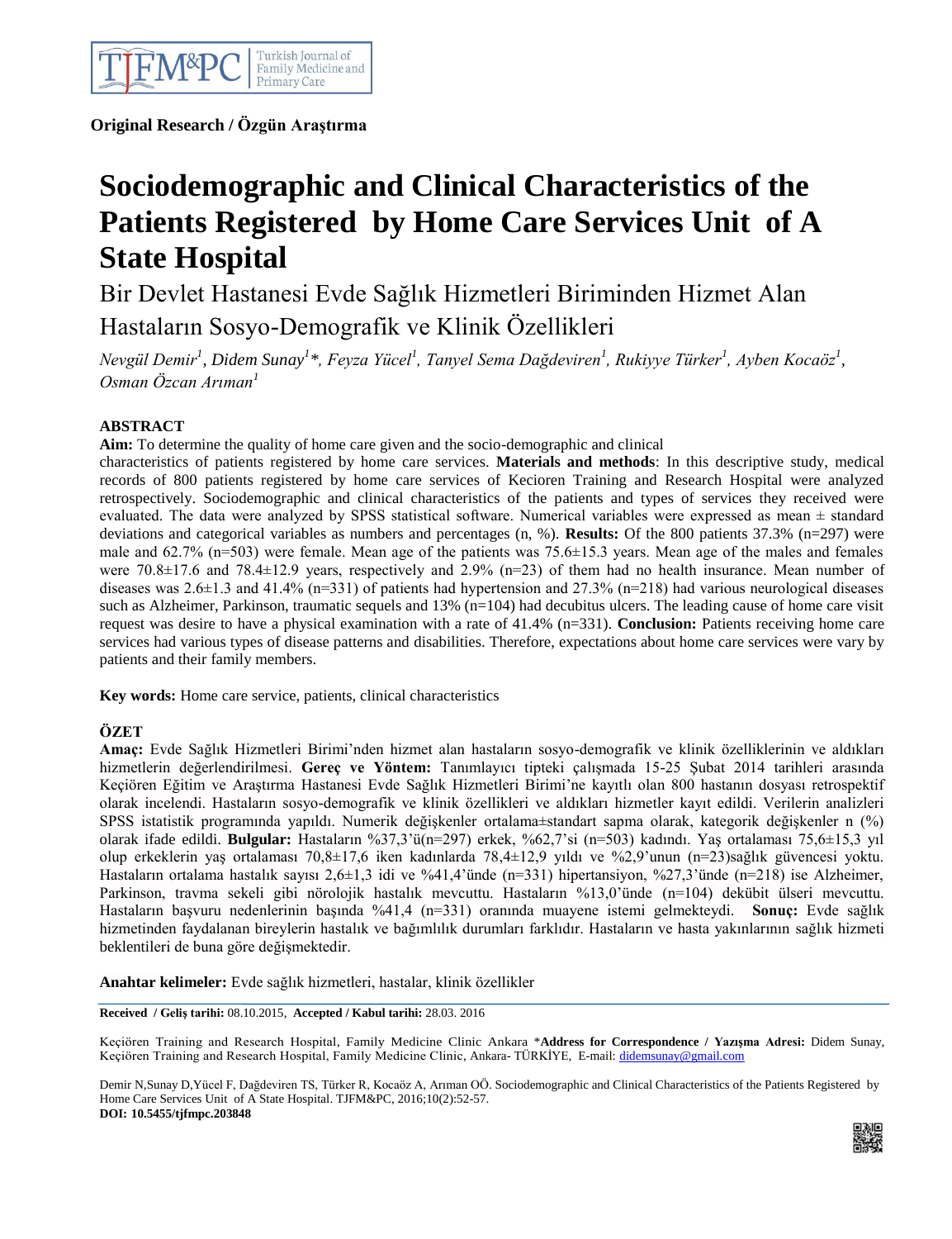#### **INTRODUCTION**

According to the United Nations, developed countries are facing a global, demographic challenge due to their growing population of older people. Annual growth rate of the population 80 years or over, is twice as it is for people  $60$  years or older.<sup>1</sup> As life expectancy increases, the population in our country also aging like the western world. This is in accordance with an increase in incidence of chronic diseases which may easily lead to high rates of disability and mortality.<sup>2</sup> Such an increase in the ratio of older population has necessitated the construction of new approaches in health care models. Home care services (HCS) are structured to provide health care to bedridden patients at home both for treatment and follow-up.

 In our country, HCSs are constructed in 2010 by Ministry of Health (MoH) and its frame is defined by a directive published on February 2nd, 2010. Despite diversities and conflicts in supplying services in practice as it is recently constructed, the services are well defined.<sup>3</sup> According to this directive, patients who can ask to receive care are as follows: Immobilised or semimobilised patients suffering from end-stage cancer, advanced stage muscle diseases, respiratory diseases such as refractory chronic obstructive pulmonary disease (COPD), dental problems and newborns requiring phototherapy for jaundice. By way of introducing HCS, close and regular follow-up of these bedridden patients and handling of acute and chronic complications would decrease hospitalisations and eventually reduce economic burden on the state and families. $4$  Almost all of these patients are immobilized and many are suffering from complications of a cerebrovascular accident (CVA) such as hemiplegia or tetraplegia.<sup>5</sup>

In their study Limnili and Özçakar reported that confinement to bed was due to old age and chronic conditions such as cerebrovascular diseases and demans in %64.3 of the home care applicants while due to physical and mental disability in %35.7 of them. Main expectations from HCS were drug prescriptions and reports, provision of medical supplies and equipment.<sup>6</sup> Enginyurt and Öngel also reported that common diseases that were seen among the home care applicants were cerebrovasculardiseases and Alzheimer.<sup>7</sup> HCS, which is very recently introduced in our country comparing with western countries where it has been established years ago, is mostly provided by the departments of family medicine.

 The aim of our study is to evaluate socio-demographic and clinical characteristics of patients received home care from the HCS Unit of Kecioren Research Hospital since 2010 so that we can have some data to be able to increase the quality and efficiency of the service with a better orientation.

In this descriptive study, medical records of all patients who received HCS from Kecioren Research Hospital between October 2010 and February 2014 have been analyzed retrospectively. The service is provided by family physicians, nurses and medical secretaries of the HCS unit. Home care service includes physical and laboratory examination as well as reports for medications and medical devices. Patients are visited with three-months intervals and visits last about 20 minutes. Socio-demographic characteristics, details of diseases and health status, causes of demands to receive HCS and the services they were receiving have been recorded. Data collected were transferred to Microsoft Excel program and analyzed by using Statistical Package designed for the Social Sciences (SPSS) software, version 17.0 (SPSS Inc., Chicago, IL, USA). Numerical variables were expressed as mean ± standard deviations and categorical variables as numbers, percentages (n, %). Minimum and maximum (min-max) values were given in brackets as needed. Study was conducted with the permission of local ethical committee of the institution.

#### **RESULTS**

Of the 800 patients followed up by HCS unit 37.3%  $(n=297)$  were male and  $62.7\%$   $(n=503)$  were women. Mean age was 75.6±15.3 years (aged between 14-98 years). Distribution of patients according to age groups were as follows; 4.5% (n=36) of them were younger than 40 years, 13.5% (n=108) were between 40-65 years, 33.3% (n=266) were between 66-80 years and 48.8% (n=390) were older than 80 years. The mean age of male and female patients were 70.8±17.6 and 78.4±12.9, respectively. The average number of diseases was  $2.6 \pm 1.3$  (ranged between 1-12). Gender, health insurance, diseases and reasons for demand to receive HCS of the patients are shown in Table 1.

| <b>Table 1.</b> Gender and health insurance of the patients                                                                                                    |                                                            |  |  |  |  |  |
|----------------------------------------------------------------------------------------------------------------------------------------------------------------|------------------------------------------------------------|--|--|--|--|--|
| Gender<br>Female<br>Male                                                                                                                                       | $N\%$<br>503 (62,7)<br>297 (37,3)                          |  |  |  |  |  |
| <b>Health insurance</b><br>Social insurance institution<br>State retirement fund<br>Social security for the self-employed<br>Health card for uninsured<br>None | 460(57,5)<br>158 (19.8)<br>118(14,7)<br>31(3,9)<br>23(2,9) |  |  |  |  |  |

#### **MATERIALS AND METHODS**

About 2,9% of the patients did not have any health insurance. The most common disease was hypertension (HT) with the percentage of 41.4. Of the patients 27.3%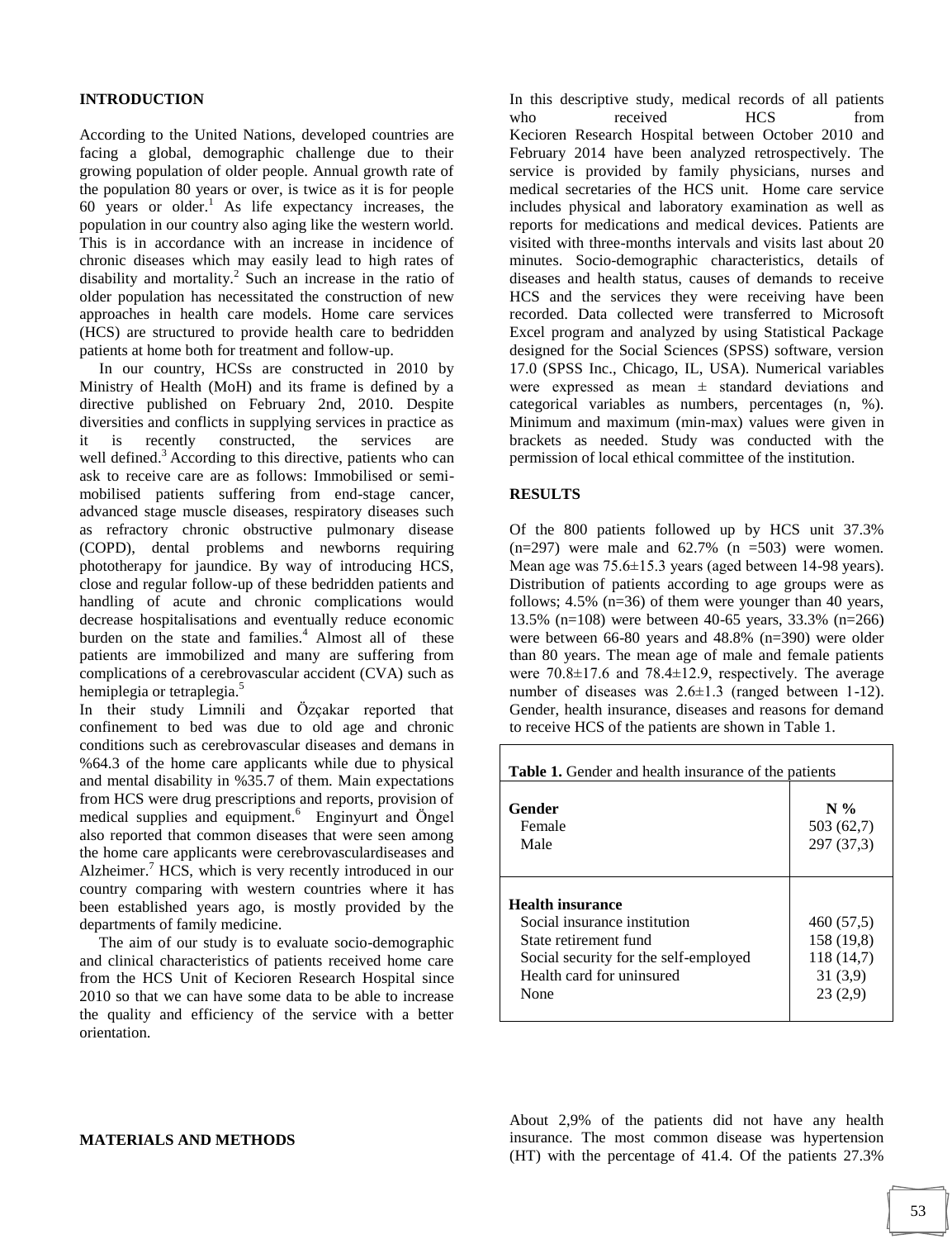had neurological diseases such as Alzheimer's, Parkinson's or traumatic sequels. (Table 2)

The leading cause to receive HCS was a request for medical examination (41.4%). A small percentage of patients (0.3%) applied to HCS for other reasons like bed wound care and urinary bladder catheterization or catheter removal. Of the patients 7.3% (n=59) were followed up for renal function tests and 14.5% (n= 116) for monitoring of international normalization ratio (INR) levels. Percentage of diaper usage, due to urinary and fecal incontinence, was 44.4% (n=355) and enteral nutrition products usage was 8.3% (n=66). Thirteen percent of the patients (n=104) had decubitus ulcers and 54.8% (n=57) of these were being followed up by the plastic surgery department. Of the study patients, 12.1% (n=97) of them were being evaluated regularly by psychiatry department through home visits.

When the distribution of diseases were assessed according to age groups statistically significant differences were found. Neurological diseases were higher among patients younger than 40 years of age, while CVA was higher among patients older than 66 years of age (p=0.001) (Table 3).

| <b>Table 2.</b> Diseases and reasons for demand to receive |            |  |  |  |  |  |
|------------------------------------------------------------|------------|--|--|--|--|--|
| Home Care Service (HCS) of the patients                    |            |  |  |  |  |  |
|                                                            |            |  |  |  |  |  |
| <b>Diseases</b>                                            | $N\%$      |  |  |  |  |  |
| Hypertension                                               | 331 (41,4) |  |  |  |  |  |
| Cerebrovascular accident                                   | 274 (34,3) |  |  |  |  |  |
| Diabetes Mellitus                                          | 229 (28,7) |  |  |  |  |  |
| Neurological Diseases                                      | 218 (27,3) |  |  |  |  |  |
| Chronic Heart Failure                                      | 121(15,1)  |  |  |  |  |  |
|                                                            |            |  |  |  |  |  |
| <b>Reasons of requesting HCS</b>                           |            |  |  |  |  |  |
| Medical examination                                        | 331 (41,4) |  |  |  |  |  |
| Reports for medications<br>and                             | 282 (35,3) |  |  |  |  |  |
| devices                                                    |            |  |  |  |  |  |
| Laboratory analysis                                        | 87 (10,8)  |  |  |  |  |  |
| Routine follow-up                                          | 58 (7,3)   |  |  |  |  |  |
| Treatment                                                  | 40(5,0)    |  |  |  |  |  |
| Other                                                      | 2(0,3)     |  |  |  |  |  |
|                                                            |            |  |  |  |  |  |

| <b>Table 3.</b> Distribution of diseases according to age groups |                 |                       |                                   |                                             |                          |              |  |  |
|------------------------------------------------------------------|-----------------|-----------------------|-----------------------------------|---------------------------------------------|--------------------------|--------------|--|--|
| Age groups                                                       | <b>Diseases</b> |                       |                                   |                                             |                          |              |  |  |
|                                                                  | <b>DM</b>       | HT                    | CVA, CVA+<br>comorbid<br>diseases | DM+HT,<br>DM+CHF,<br>HT+CHF,<br>$DM+HT+CHF$ | Neurological<br>diseases | <b>Total</b> |  |  |
| $<$ 40 years                                                     | $(2.8\%)$       | $\Omega$<br>$(0.0\%)$ | $\overline{4}$<br>$(11.4\%)$      | $(2.8\%)$                                   | 30<br>$(83.3\%)$         | 36 (100%)    |  |  |
| $40-65$ years                                                    | 5               | 13                    | 42                                | 8                                           | 40                       | 108          |  |  |
|                                                                  | $(4.6\%)$       | $(12.0\%)$            | $(38.9\%)$                        | $(7.4\%)$                                   | $(37.0\%)$               | $(100\%)$    |  |  |
| 66-80 years                                                      | $\overline{8}$  | 40                    | 117                               | 44                                          | 57                       | 266          |  |  |
|                                                                  | $(3.0\%)$       | $(15.0\%)$            | $(44.0\%)$                        | $(16.5\%)$                                  | $(21.4\%)$               | $(100\%)$    |  |  |
| $>80$ years                                                      | 8               | 123                   | 110                               | 58                                          | 91                       | 390          |  |  |
|                                                                  | $(2.1\%)$       | $(22.0\%)$            | $(28.2\%)$                        | $(14.9\%)$                                  | $(23.2\%)$               | $(100\%)$    |  |  |
| Total                                                            | 22              | 176                   | 273                               | 111                                         | 218                      | 800          |  |  |
|                                                                  | $(2.8\%)$       | $(22.0\%)$            | $(34.1\%)$                        | $(34.1\%)$                                  | (27.3%)                  | $(100\%)$    |  |  |

## **DISCUSSION**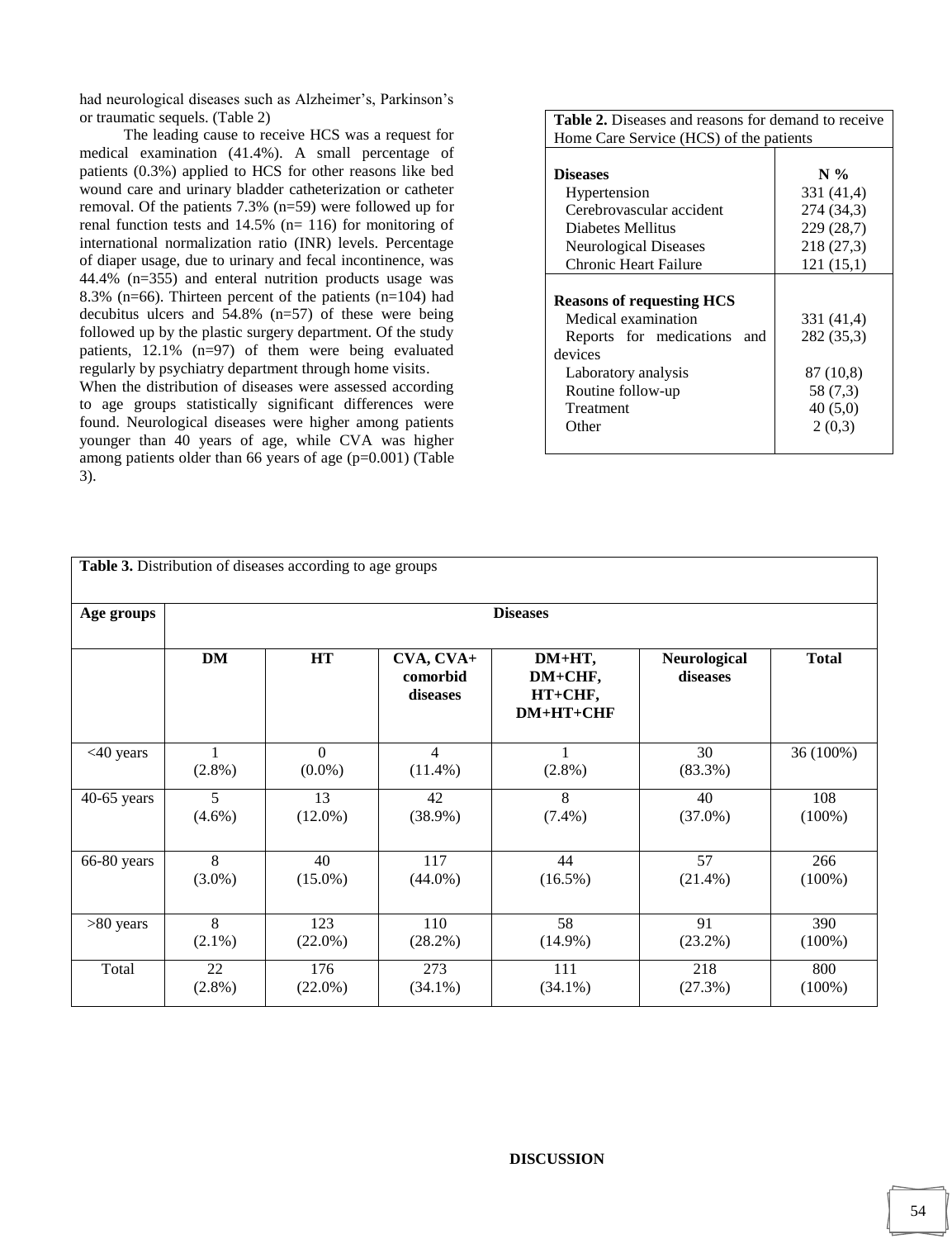In our study we aimed to define the clinical and sociodemographic characteristics of patients registered by HCS unit of our hospital The mean age of patients was 75.6 years ranging between 14-98 years. Majority of the patients were female and had more than 2 diseases in which HT was the most prevalent. Although percentage of old population was high among the patients, there were also young ones. Two thirds of the patients were female and their mean age was 8 years more than that of the males. In two similar studies conducted in our country, mean ages of the patients admitted to HCS were reported as 79,6 ve 58,4 years, respectively.<sup>6,8</sup> In a multi-centered study from North Europe, mean age of the patients was reported as 83,5 years and mean age of the females were 2 years more than that of the males. $9$  The difference between the results of ours and this study can be explained by shorter life expectancy (73 versus 77 years) and lower percentage of older population (65 years old or above) in our country comparing with Northern European countries  $(7.7\%$  versus  $15\%$ ).<sup>1,10</sup> In a similar study by Kamenski et al. 2/3 of the patients were female and they were 5 years older than men.<sup>11</sup> In Subaşı et al.'s study 62.5% of the patients receiving home care were female.<sup>12</sup> In the United States, the rate of home health care use for women aged 65 and over was 55% higher than the rate for men.<sup>13</sup> Women have a higher life expectancy than men worldwide and therefore women are exposed more frequently to chronic illnesses and other problems related with aging and need more frequently to home care services.

 The patients in our study had more than 2 diseases in average and among these diseases HT was the most prevalent followed by CVA and DM, Nearly  $1/3<sup>rd</sup>$  of the patients had neurological diseases such as Alzheimer's and Parkinson's. In another study conducted by Enginyurt et al., CVA was reported as the most prevalent disease, followed by dementia.<sup>7</sup> In a similar study Çatak et al. reported that HT was as the most prevalent chronic disease followed by CVA.<sup>8</sup> In Limnili et al.'s study dementia was reported as the most prevalent diseases among their patient group.<sup>6</sup> Kamenski et al. found in their study that diseases of the central nervous and skeletal systems were the main reasons for requiring home care.<sup>11</sup> In another study from Japan it was reported that HT was the most prevalent disease in patients receiving HCS.<sup>14</sup> Yörük et al. indicated in their study that cardiovascular diseases and hemiplegia were the main diseases for receiving home care service.<sup>15</sup> Hemiplegia is the most common condition that cause disability in the elderly and cardiovascular diseases which are risk factors for hemiplegia, increase with age. As mostly bedridden patients benefit from HCSs, cardiovascular diseases, CVA and hemiplegia as a result of these to these problems are seem to be the main reasons for receiving home care services. CVA was the most common disease among our patients older than 66 years.

 According to a study conducted by Sorbye et al., among older population receiving HCS, prevalence of Alzheimer's and Parkinson's was  $11.5\%$ , and  $2\%$  respectively.<sup>9</sup> In the study of Vu et al. it was reported that approximately 22%

of patients had dementia (mean age 83 years, 64% female) and about one in four had a co-existing neurological condition (most commonly stroke or Parkinson's disease) and these patients showed considerably higher levels of cognitive and functional impairment, aggression, anxiety, wandering and hallucinations/delusions.<sup>16</sup> Supporting these results, de Langeet al. showed in their study that the rate of cognitive problems is two times, the prevalence of depression even three times higher in older people living in a home than in those who live independently.<sup>17</sup> Such neurological diseases like Alzheimer's are mostly accompanied by various psychiatric disorders causing more complicated situations so that it becomes much more difficult for caregivers to follow up and support such patients. Among our patients, 27.3% had neurological diseases such as Alzheimer's, Parkinson's or traumatic sequels and 12.1% were assessed by a psychiatrist in their homes.

 HCS requires well coordinated and integrated participation of all departments to ensure effective and adequate care for the patients. To achieve this goal, necessary steps should be taken to organize such cooperation between disciplines. Our HCS team is being supported by psychiatry, plastic surgery and neurology departments of our hospital but, when needed, support provided by other departments is frequently insufficient and causing failures in services. As mentioned above 12.1% of our patients are assessed by psychiatry department, also 13.0% of them are being followed up by plastic surgery for pressure ulcers. The patients receiving home care are generally older people as shown in studies and we also know that older people are at increased risk of developing pressure ulcers. In their studies aimed to determine the prevalence of pressure ulcers among patients admitted to HCS, Önder et al. reported the rate of pressure injuries as 25% where as Ferrell et al. 9.12% and Bergquis et al.  $3.2\%$ .<sup>18-20</sup> The lower ratio in Bergquis' study may be due to including only stage II to IV pressure ulcers into their study. Age is an important factor that the majority (approximately two-third) of pressure ulcers occur in elderly (60-80 years of age).<sup>21</sup> Therefore patients above age 60 who are admitted to a home care units with risk factors for pressure ulcers require close monitoring for ulcer development.

 In our patients, main reason to request HCS was desire to have a medical examination, followed by the request for reports of medications and medical supporting devices. Nearly half of these patients were using diaper because of urinary and faecal incontinence. A small percentage of patients attended to HCS for other reasons like bed wound care and urinary bladder catheterization or catheter removal. Various studies reported that patients' requests to receive HCS were similar to ours, besides requests from family members to be supported psychologically and socially in order to diminish the burden of care.<sup>6,8,15</sup> Kim et al. determined the patient characteristics that predicted greater use of home care rather than nursing home services were, poor physical function, impaired cognitive function, higher rates of comorbidity, various medical complications,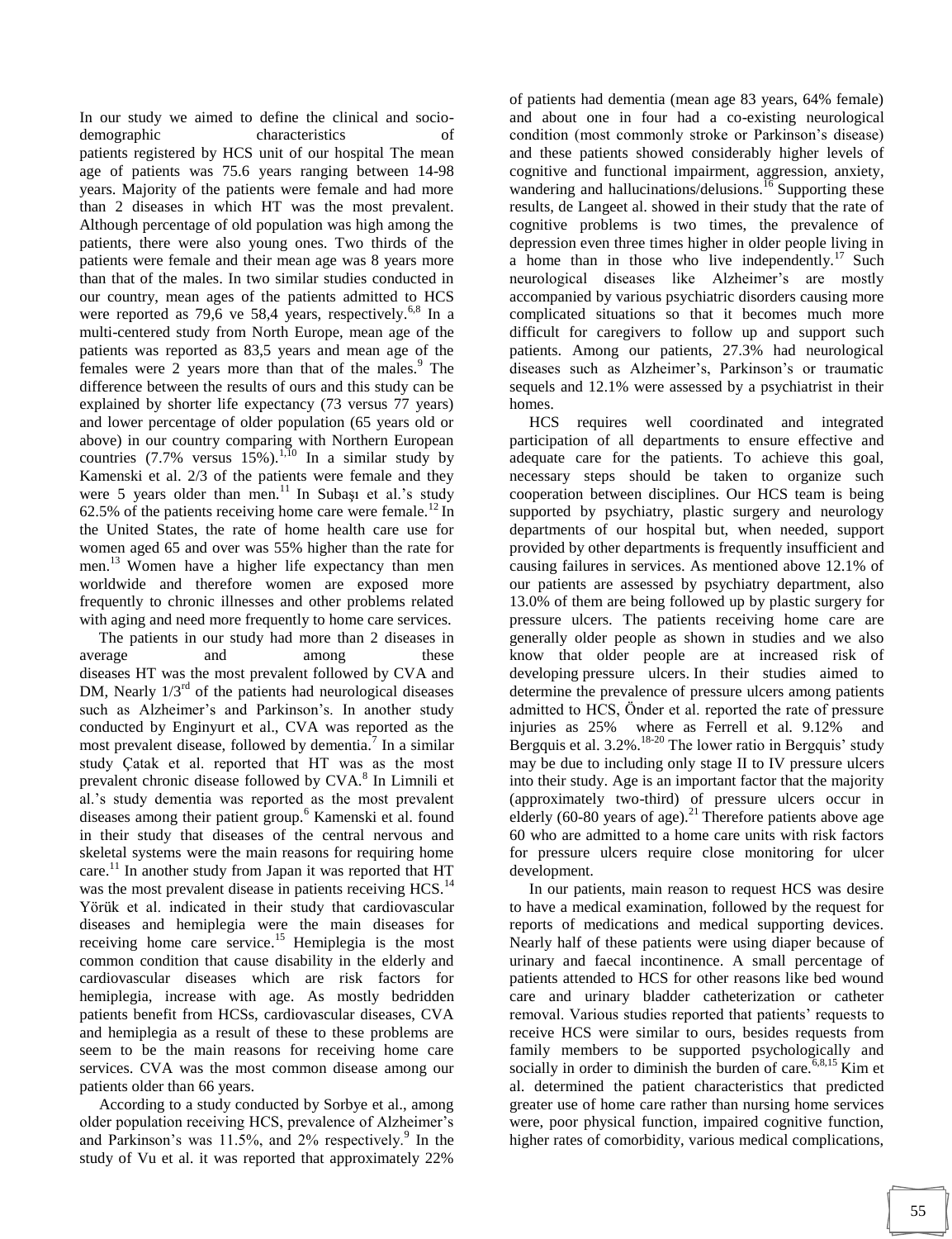and/or number of catheters (e.g. urinary catheter, nasogastric tube). $^{22}$ 

 Main limitations of our study are being retrospective and being based on medical records. Although our results are similar to the results of other studies conducted in our country on this subject they can not be generalized.

 It is obvious that general characteristics of older patients receiving HCS within their homes are different in some aspects from other older ones who do not need HCS. This determination necessitates a different approach while supplying HCS to these patient groups. It is evident that constructing and introducing HCS by the state in our developing and still traditional society is a significant development in health care. It is also evident that this system needs to be developed and settled. To achieve nationwide, well established and functioning HCS, standards should be created and maintained successfully. HCS professionals should also be well equipped and educated as in other areas and they should also be aware that this system may require more dedication, effort, patience and tolerance comparing with other health care services. They should consider a closer relationship with these patients by keeping in mind that mutual trust is vital to be able to support and help these groups of patients. Taking care of patients within their homes may cause restrictions and difficulties in terms of treating and assessing the patients' health problems; it may also cause safety problems for the professionals but also for the patients. Taking into account of all these facts, HCS professionals may better be chosen on a voluntary basis.

#### **REFERENCES**

1. United Nations, "World Population Ageing 1950– 2050,"2002.

http://www.un.org/esa/population/publications/wo rldageing19502050/.

- 2. Mandıracıoğlu A. Dünyada ve Türkiye'de yaşlıların demografik özellikleri. Ege Tıp Dergisi 2010;49:39-45.
- 3. Başbakanlık Mevzuatı Geliştirme ve Yayın Genel Müdürlüğü. Evde Bakım Hizmetleri Sunumu Hakkında Yönetmelik. Ankara: 10.03.2005; Resmi Gazete: sayı 25751.
- 4. Akdemir N, Bostanoğlu H, Yurtsever S, Kutlutürkan S, Sun KS. Yatağa bağımlı hastaların evde yaşadıkları sağlık sorunlarına yönelik evde bakım hizmet gereksinimleri. Dicle Tıp Dergisi 2011;38(1):57-65.
- 5. Feigin VL, Barker-Collo S, Krishnamurthir R, Theadom A, Starkey N. Epidemiology of ischaemic stroke andtraumatic brain injury. BestPractResClinAnaesthesiol 2010;24:485-494.
- 6. Limnili G, Özçakar N. The characteristics of applications to home health care service andexpectations. Türk Aile Hek Derg 2013;17(1):13-17.
- 7. Özgür EÖ, Öngel K. Evde bakım hizmeti kapsamındaki hastaların sosyodemografik

özellikleri ve tıbbi durumları. Smyrna Tıp Dergisi 2012;1:12-15.

- 8. Çatak B, Kilinç AS, Badıllıoğlu O, Sütlü S, Sofuoğlu AE, Aslan D. Burdur'da evde sağlık hizmeti alan yaşlı hastaların profile ve evde verilen sağlık hizmetleri. Turkish Journal of Public Health 2012;10:13-17.
- 9. Sorbye LW, Hamran T, Henriksen N, Norberg A. Home care patients in four Nordic capitalspredictors of nursing home admission during oneyear followup. Journal of Multidisciplinary Healthcare 2010;3:11-18.
- 10. Yıllara, yaş grubu ve cinsiyete gore nüfus dağılımları 2013. http://www.tuik.gov.tr/UstMenu.do?metod=temeli st Erişim tarihi:30.01.2014
- 11. Kamenski G, Fink W, Maier M, Pichler I, Zehetmayer S. Characteristics and trends in required home care by GPs in Austria: diseases and functional status of patients. BMC Family Practice 2006;7:55.
- 12. Subaşı N, Öztek Z. Türkiye'de karşılanamayan bir gereksinim: evde bakım hizmeti. TSK Koruyucu Hekimlik Bülteni 2006:5(1):19-319.
- 13. JonesAL, Harris-Kojetin L, Valverde R. Characteristics and use of home health care by men and women aged 65 and over. National Health Statistics Reports 2012;52:1-8.
- 14. Akiyama A, Hanabusa H, Mikami H. Characteristics of home care supporting clinics providing home care for frail elderly persons living alone. Arch Gerontol Geriatr 2011;52(2):85-88.
- 15. Yörük S, Çalışkan T, Gündoğdu H. Balıkesir devlet hastanesi evde bakım hizmet biriminden hizmet alan 65 yaş ve üzeri yaşlı bireylerin bakım alma nedenleri ve sağlanan hizmetlerin belirlenmesi. Balıkesir Sağlık Bilimleri Dergisi 2012;1:12-5.
- 16. Vu M, Hogan DB, Patten SB, et al. A comprehensive profile of the sociodemographic, psychosocial and health characteristics of Ontario home care clients with dementia. Chronic Dis Inj Can 2014;34(2-3):132-44.
- 17. de Lange E, van der Veen WJ, van der Werf GT. Primary care in homes for the elderly. Tijdschr Gerontol Geriatr 2008;39(3):107-14.
- 18. Önder T, Anuk T, Kahramanca Ş, Yıldırım AC. Evde bakım hizmetinden yararlanan hastaların sosyodemografik özellikleri ve tıbbi durumlarının değerlendirilmesi. Dicle Tıp Dergisi 2015;42(3):342-345.
- 19. Ferrell BA, Josephson K, Norvid P, Alcorn H. Pressure ulcers among patients admittedtohome care. J Am Geriatr Soc 2000;48(9):1042-7.
- 20. Bergquist S, Frantz R. Pressure ulcers in community-based older adults receiving home health care. Prevalence, incidence, and associated risk factors. Adv Wound Care 1999 Sep;12(7):339-51.